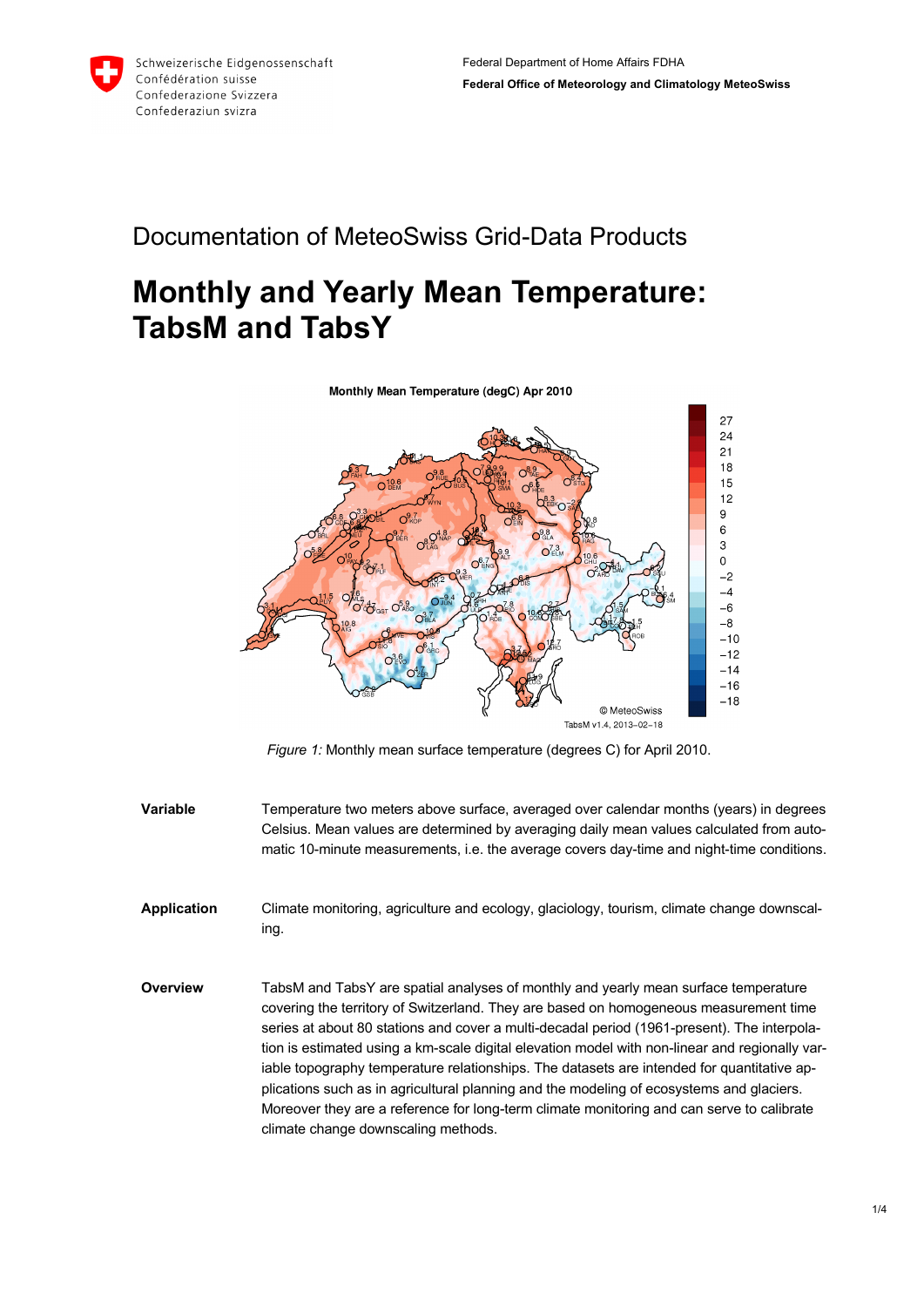**Data base** TabsM and TabsY are calculated from monthly and yearly mean temperature values of all MeteoSwiss climate stations that dispose of a sufficiently complete time series to calculate norm values and attendant anomalies. For the period 1981 till present, the station network is virtually constant with 86-91 stations measuring at any point in time. Before that, the station number gradually increases from 62 to 69 between 1961 and 1977 and then more rapidly in then following few years. In the Alps, the station network consists mainly of valley floor and mountain top stations. Slope conditions are comparatively underrepresented. The current MeteoSwiss network (SwissMetNet) is described in MeteoSwiss 2010.

> The time series used for the interpolation have been homogenized to preserve long-term consistency of measurements in case of station relocations and instrument changes. (See Begert et al. 2003, 2005 for methodological detail.) However, accurate homogenization can only be effected with several years of measurement after the change. As a result, effects from station changes are not corrected immediately and inhomogeneities of the recent past (a few years back) may still be present in some records. Periodic recalculation of the analyses after major homogenization steps will correct those inconsistencies over time.

> Since 1981, monthly/annual mean temperatures are calculated by averaging automatic station measurements taken in 10-minute intervals. In the pre-automatic period, mean values were originally calculated from a weighted average of three daily measurements. Inconsistencies in the averaging schemes are compensated by homogenization (Begert et al. 2003).

- **Method** Fields of TabsM and TabsY are calculated using a similar method as for TabsD. (See Frei (2014) and the product documentation of TabsD for details.) However, unlike for TabsD, only homogenous station records are integrated. In brief, the interpolation is based on a regionalized non-linear vertical temperature profile and a non-Euclidean "climatological" distance weighting of anomalies from the vertical profile. The underlying digital elevation model is USGS GTOPO30 (see http://eros.usgs.gov) for the 2-km grid, and SRTM (Farr et al. 2007) for the 1-km grid. The digital elevation model(s) can be requested with the data products.
- **Target users** Due to the use of homogenized time series in their construction, the primary purpose of TabsM and TabsY is the monitoring of year-to-year temperature variations in Switzerland, including the study of its regional variations and height dependencies (see e.g. Ceppi et al. 2010). Moreover, these products (possibly together with other monthly gridding products) can serve as input to quantitative models for applications where monthly resolution is sufficient. Possible examples are empirical glacier or ecosystem models. Other areas of possible interest are tourism, architecture and engineering. Finally, area covering temperature fields can be valuable for deriving local-scale climate change scenarios by statistical downscaling.
- **Accuracy and interpretation** The method of spatial interpolation adopted for TabsM and TabsY is more accurate than popular interpolation with linear temperature height relationships. The explicit consideration of temperature inversions and the use of a data-driven weighting scheme can account for topographic effects more flexibly. It can be expected that major features of the temperature variation, including inversions over the Swiss Plateau as well as winter-time cold pools and summer-time heating of valleys, are reproduced in these products.

However, several physical effects are not modeled in the analysis. Among these are lake effects and urban heat islands. In fact, no effects related to land use or land cover were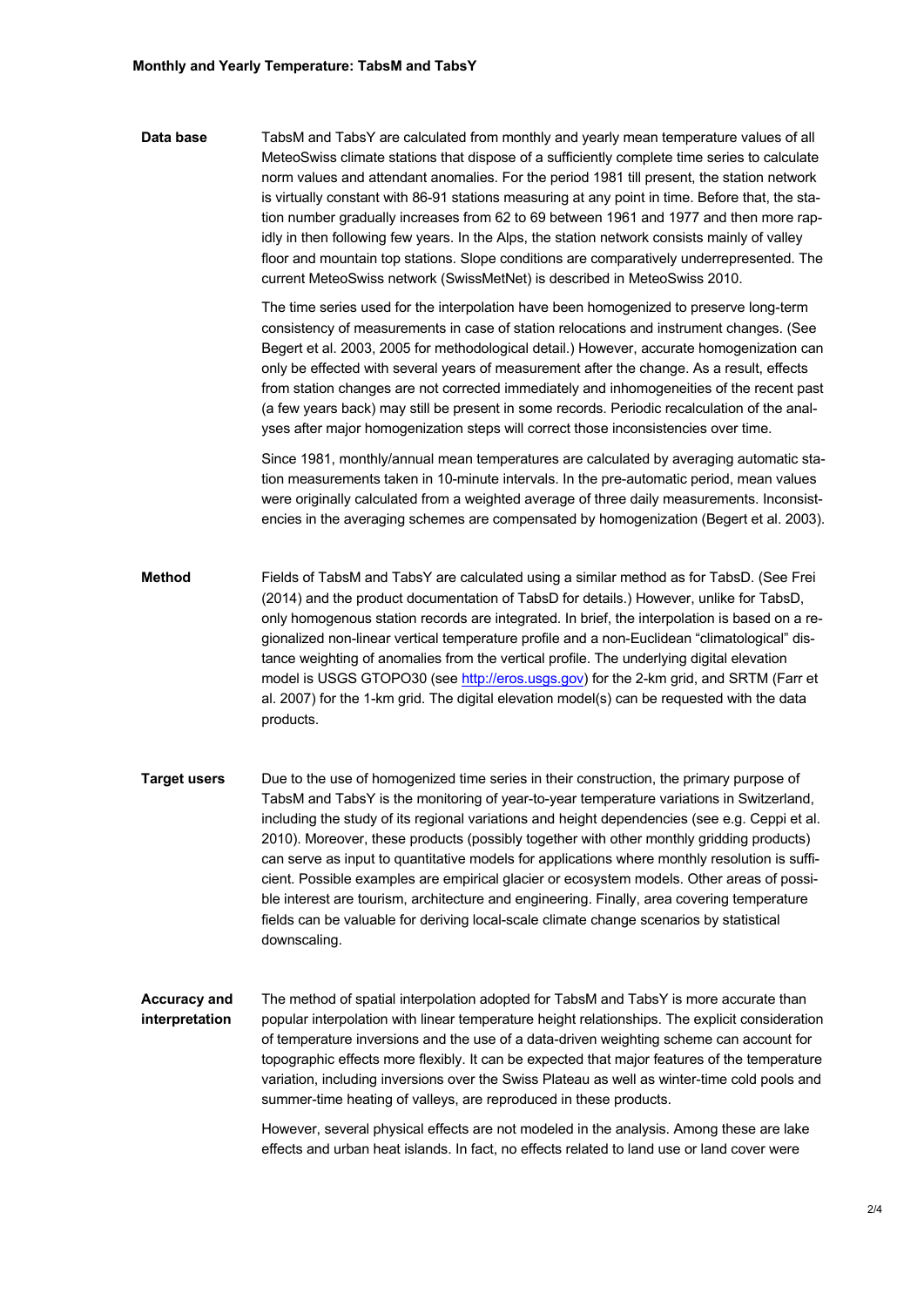| considered so far. A reliable estimate of these seemed to be difficult, given the complex        |
|--------------------------------------------------------------------------------------------------|
| topographic effects superimposed and the limited number of stations available. In addition,      |
| there are limitations for the representation of topographic effects at small-scales. For exam-   |
| ple, the vertical extent and long-valley distribution of winter-time cold pools can hardly be    |
| deduced from the station network alone, not least because of the small number of valley          |
| slope stations. As a result, it must be expected that local-scale temperature variations are     |
| generally underestimated. (Too smooth distributions.) Moreover the temperature anomalies         |
| from resolved topographic effects may display with considerable error in extent and ampli-       |
| tude. This is particularly true for valley cold pools: Their reproduction by the analysis criti- |
| cally depends on the existence of in-situ measurements. Hence cold anomalies may be              |
| missing completely in un-instrumented valleys.                                                   |

A "leave-one-out" cross-validation reveals considerable seasonal and spatial variations of the interpolation accuracy. For winter months the standard error varies between 0.6 degrees over the Swiss Plateau and Jura to 1.8 degrees in the Alps and in Ticino. Errors are smaller in summer: 0.5 degrees over the Swiss Plateau/Jura and 0.7 degrees in the Alps/Ticino. The corresponding standard errors for annual mean temperature (TabsY) are 0.5 and 1.0 degrees for the Plateau/Jura and the Alps/Ticino respectively.

Even though the time series underlying our analyses are of good long-term consistency, the homogeneity of TabsM and TabsY may be compromised by changes in the station network. We have compared TabsY to a similar experimental analysis using continuous station time series only and found that the resulting long-term trends are comparable at larger scales, but can significantly deviate in some areas. (See also Frei 2014.) We therefore recommend to be careful in using the datasets for applications where long-term homogeneity is essential. Datasets with robust long-term properties are currently under development.

It is to be noted, that TabsY is calculated directly from the annual station values. Non-linearities in the analysis scheme lead to slight differences between TabsY and the mean value determined from monthly fields (TabsM). It is recommended to use TabsY in applications where yearly time resolution is sufficient.

**Related products** TanomM9120 and TanomY9120: Anomalies of monthly and yearly mean temperature, relative to the mean of 1991-2020.

TnormM9120 and TnormY9120: Mean monthly and yearly temperature of 1991-2020.

Note: There is full consistency of TabsM and TabsY with these related products because anomalies are directly calculated from the grids for the norm and absolute values.

TminM, TmaxM, TminY and TmaxY: Monthly and yearly means of daily minimum and maximum temperatures. These analyses are constructed similarly like those for TminD and TmaxD, but by reference to TabsM and TabsY. (See documentation for TminD and TmaxD.)

TabsD, TminD, TmaxD: Analyses of daily mean, minimum and maximum temperature.

**Grid structures** TabsM and TabsY are available in the following grid structure: ch02.lonlat, ch01r.swiss.lv95, ch.cosmo1.rotpol, ch.cosmo2.rotpol, ch.cosmo7.rotpol (analyses on cosmo grids are provided upon special request only)